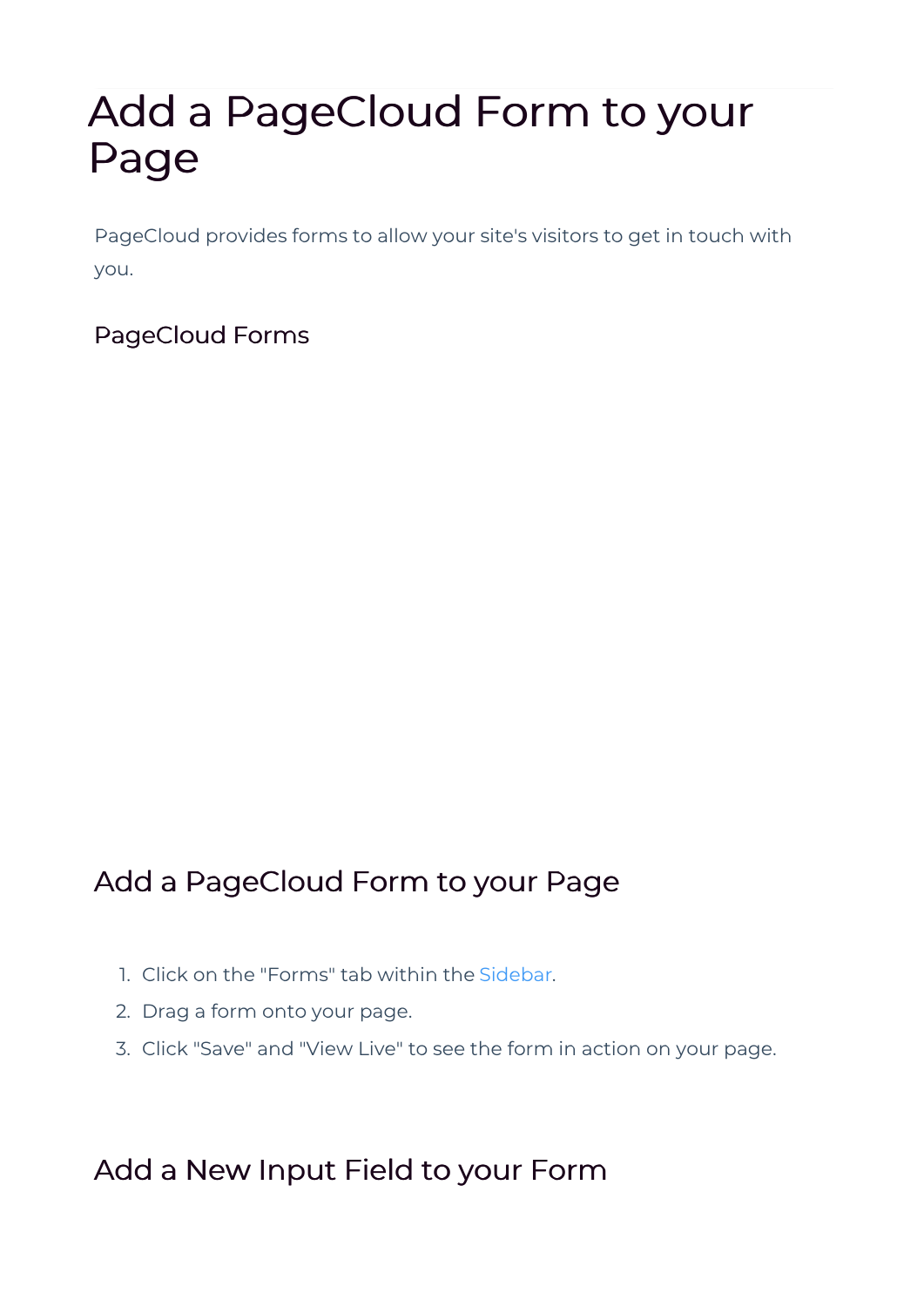- 1. Select the form on your page.
- 2. Click "Edit Form".
- 3. Select the "Add Field" tab.
- 4. Drag the desired field onto the form.
- 5. Rearrange the order of the fields by dragging them.
- 6. Click "Done" in the upper section of the form.
- 7. Click "Save" and "View Live" to see your new form field.

#### Current Form Input Fields Include:

- Single Line Text
- Multi Line Text
- CheckBox
- Radio Button
- Email
- Dropdown

Looking for more input field types? Send us suggestions at support@pagecloud.com

#### Duplicate or Remove Input Field

- 1. Select the form on your page.
- 2. Click "Edit Form".
- 3. Select the input field to duplicate or remove.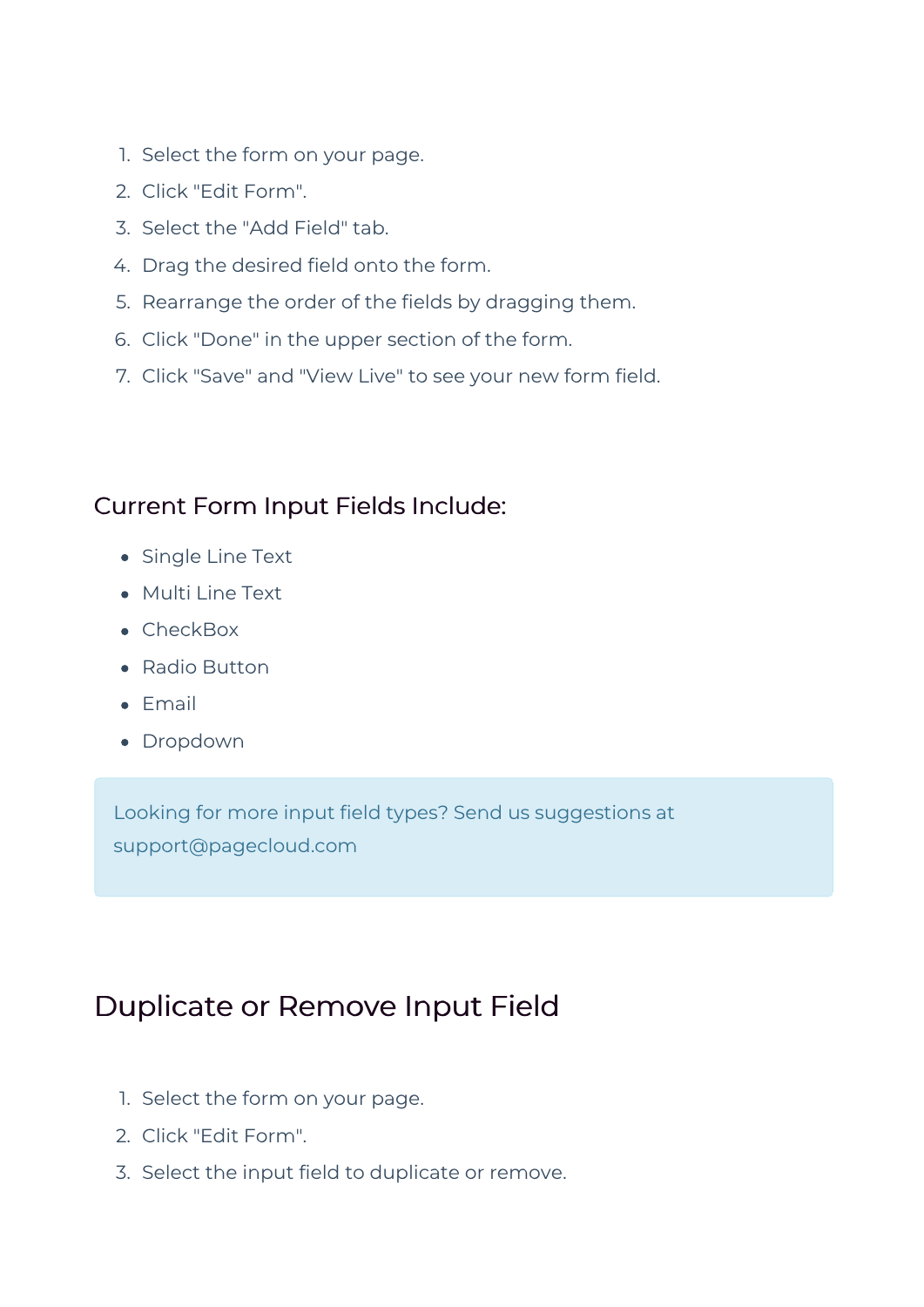- 4. Select the duplicate or delete icon on the right side of the input field.
- 5. Click "Done" in the upper section of the form.
- 6. Click "Save" and "View Live" to see your new form field.

# Change the Text of a Form

- 1. Select the form on your page.
- 2. Double click on the text you would like to change.
- 3. The Editing menu will appear with the "Style" tab selected.
- 4. Here you can adjust the font, spacing, colour and other text styles.
- 5. Click "Done" in the upper section of the form.
- 6. Click "Save" and "View Live" to see the new text on your form.

Adjusting the text of a form field will adjust it for all fields in that form.

# Change the Layout of a Form

- 1. Select the form on your page.
- 2. Click "Edit Form".
- 3. Rearrange the order of the fields by dragging them.
- 4. Resize the form by dragging the left and right resize handles.
- 5. Click "Save" and "View Live" to see the form in action.

The Multi-line text form field can also be expanded down to give more input space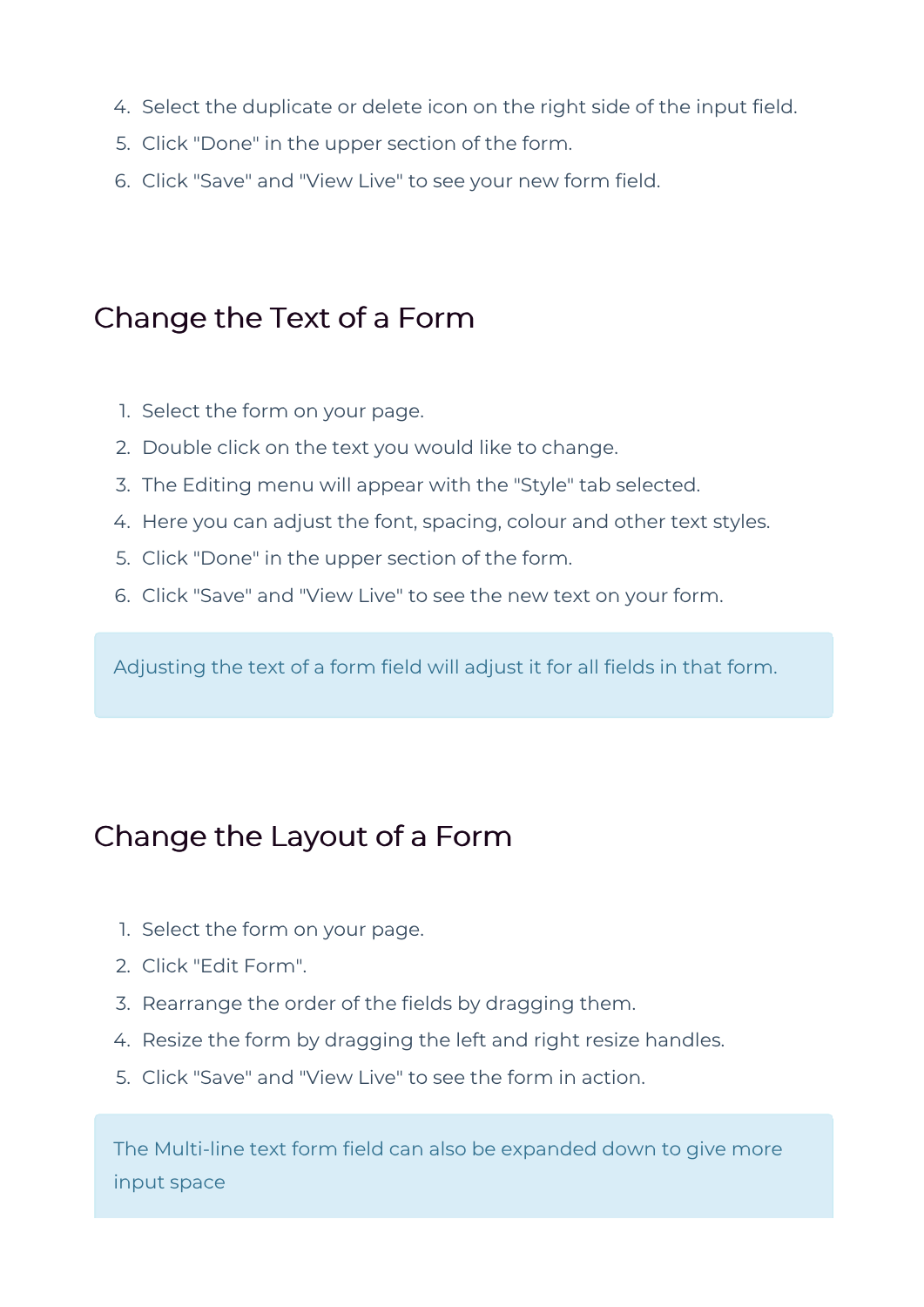## Layout Form Fields in Multiple Columns

- 1. Select the form on your page.
- 2. Click "Edit Form".
- 3. Click and drag a form field to the left or right another form field.
- 4. The form fields will be place beside one another.
- 5. Click "Save" to confirm the changes on your page.

Multi-column form fields will appear for Desktop browsers. Within mobile, the form fields will automatically be arranged in a single column.

#### Name your Form

- 1. Select the form on your page.
- 2. Click "Edit Settings" in the upper section of the form.
- 3. Enter a name for your form. This will help in viewing the form submissions.
- 4. Click "Update Settings", then click "Save" to save the changes.

# Change Email Address of Form Submissions

1. Select the form on your page.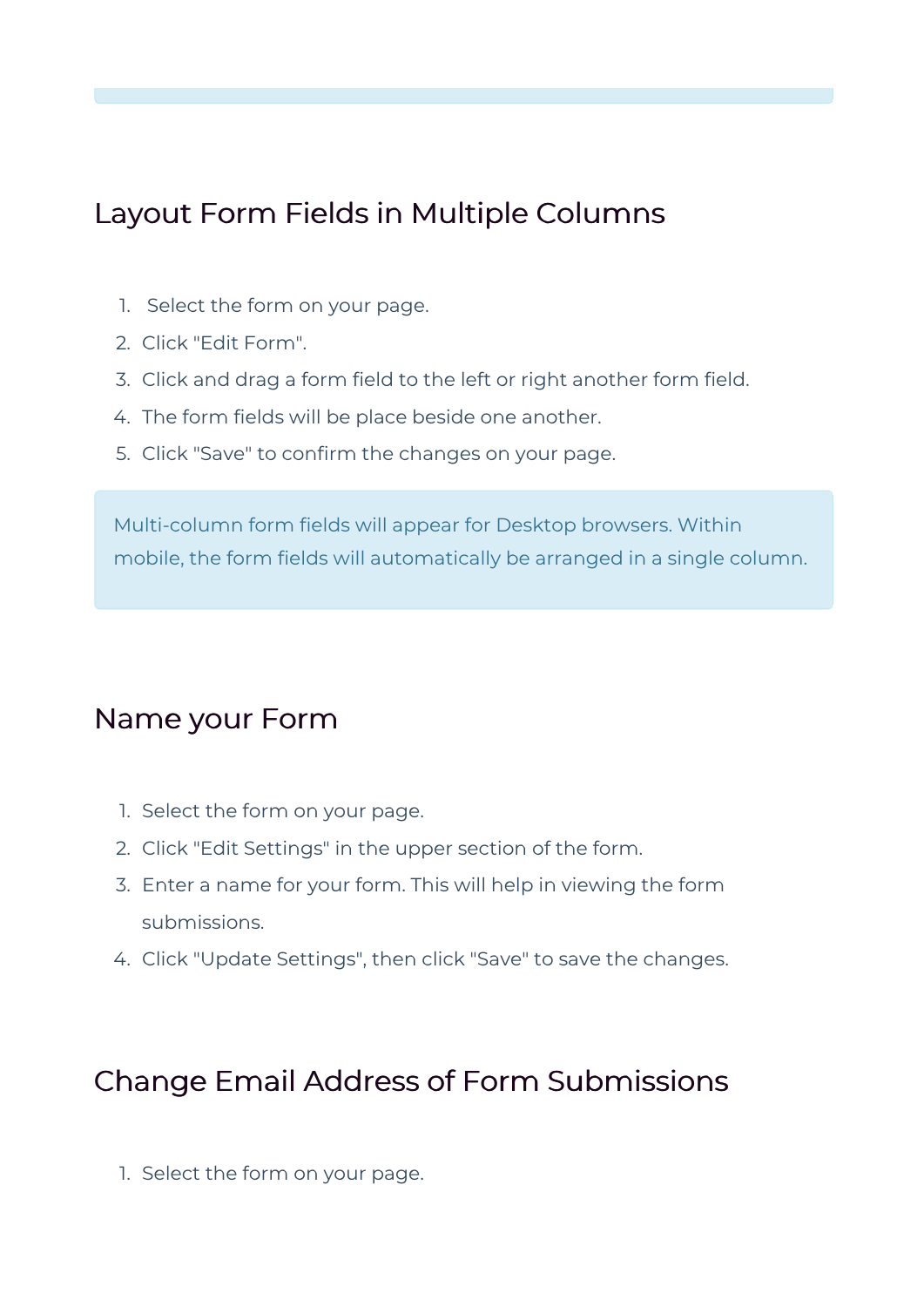- 2. Click "Edit Settings" in the upper section of the form.
- 3. Add in the email address to be notified of form submissions
- 4. Enter the new email address that will receive form submissions.
- 5. Click "Update Settings", then click "Save" to save the changes.

#### Add Spam Prevention to PageCloud Forms

Spam prevention is automatically included on all new PageCloud forms using the ReCaptcha Service.

The ReCaptcha service includes a badge at the bottom left of your page on any page that uses a PageCloud form.

This notifies users the form is protected with the ReCaptcha service.

#### View Form Submissions

- 1. Head to your site dashboard.
- 2. Click the "Inbox" tab.
- 3. Here you will see a list of the different forms on your site.
- 4. Click "View Submissions" to view forms submissions.

For more information on viewing form submissions with PageCloud Inbox, view the article here.